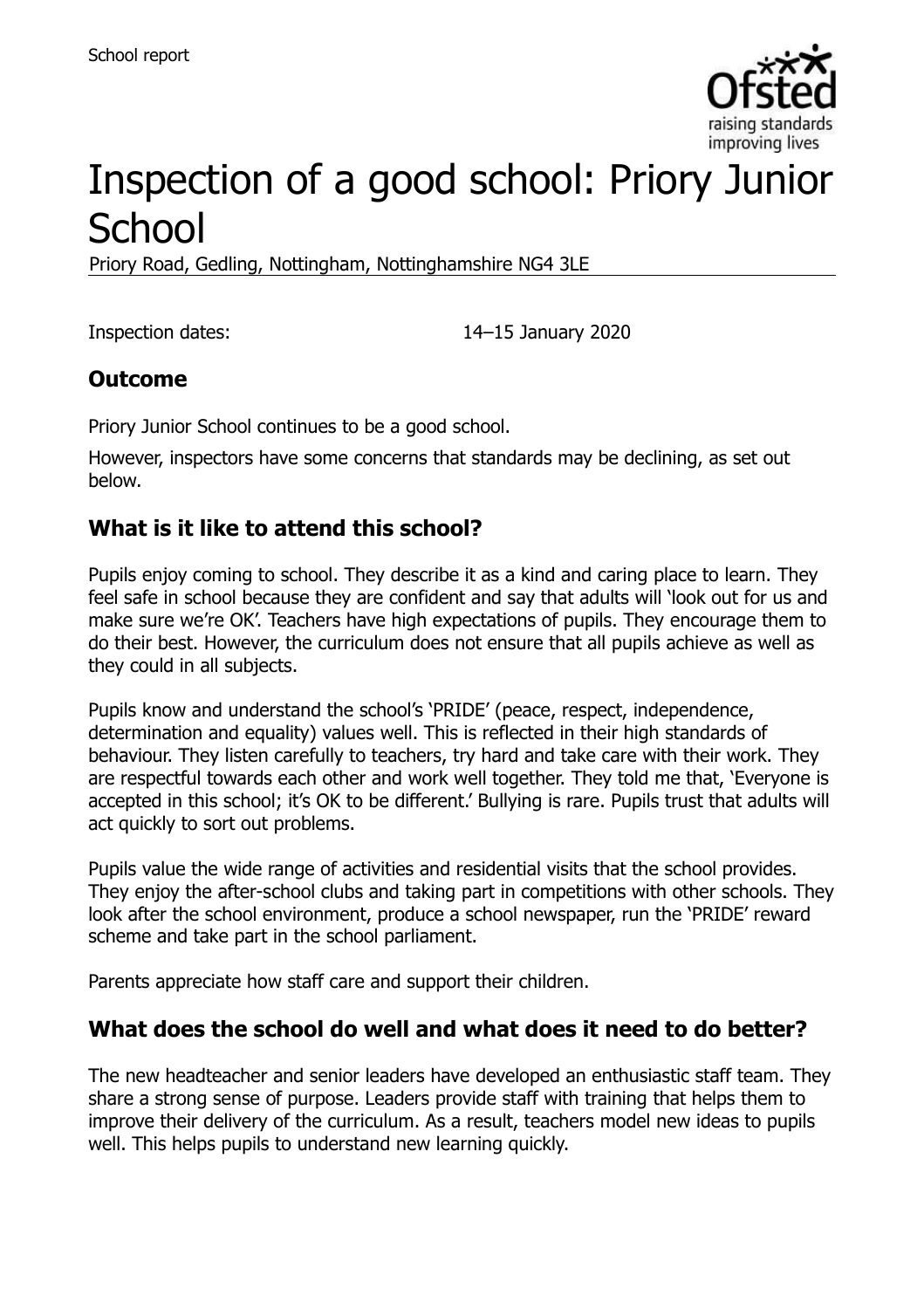

Leaders have started to review and improve the curriculum. They have begun to look closely at the skills and knowledge that they want pupils to learn. They have done this fully in some subjects, such as science, but not in others. Not all subjects are well planned and sequenced. Pupils are not helped to know more and remember more in these subjects.

Teachers are skilled in creating a positive environment for learning. They set clear routines and expectations of pupils' behaviour. Pupils attend school well.

Leaders have a plan in place to improve the teaching of reading. There are opportunities for pupils to read every day. Teachers are also using a new approach to widen pupils' reading and develop their vocabulary. Pupils told me that they are enjoying reading more. However, leaders need to do more for pupils who are at an early stage of reading. Pupils who need to catch up are not consistently taught the phonics skills that they need in order to read words correctly. Teachers do not provide pupils with reading books that are matched to the sounds they have learned. For some pupils, this stops them reading accurately and confidently.

The mathematics leader provides valuable training and support for staff. This has resulted in a strong, consistent approach to the teaching of mathematics in all years. Pupils use what they already know and understand, to help them grasp the next steps in their learning. Teachers provide regular opportunities for pupils to use their knowledge to solve problems. This helps pupils deepen their understanding.

Pupils with special educational needs and/or disabilities are supported effectively. Teachers adapt learning activities to enable pupils to access learning. Teaching assistants rehearse new learning with pupils. They provide sensitive support when pupils need it. Pupils told me that they value the help they receive.

Staff foster pupils' personal development well. This is a strength of the school. Pupils take part in a wide range of activities to help them to become good citizens. They have a good awareness of a range of faiths and cultures. The 'Calm Corner' and 'Den' help support pupils' mental health and well-being at lunchtimes.

Leaders and governors are mindful of staff workload and work-life balance. Staff feel supported and valued. They enjoy working at the school.

# **Safeguarding**

The arrangements for safeguarding are effective.

There is a strong culture of safeguarding across the school. Staff are well trained and are aware of the signs that a pupil may be at risk of harm. They know how to report their concerns. Leaders act quickly to seek advice and support from other agencies. They make sure that pupils and families get help when they need it.

Pupils know that there is always a trusted adult in school that they can go to for help. They are taught how to stay safe online.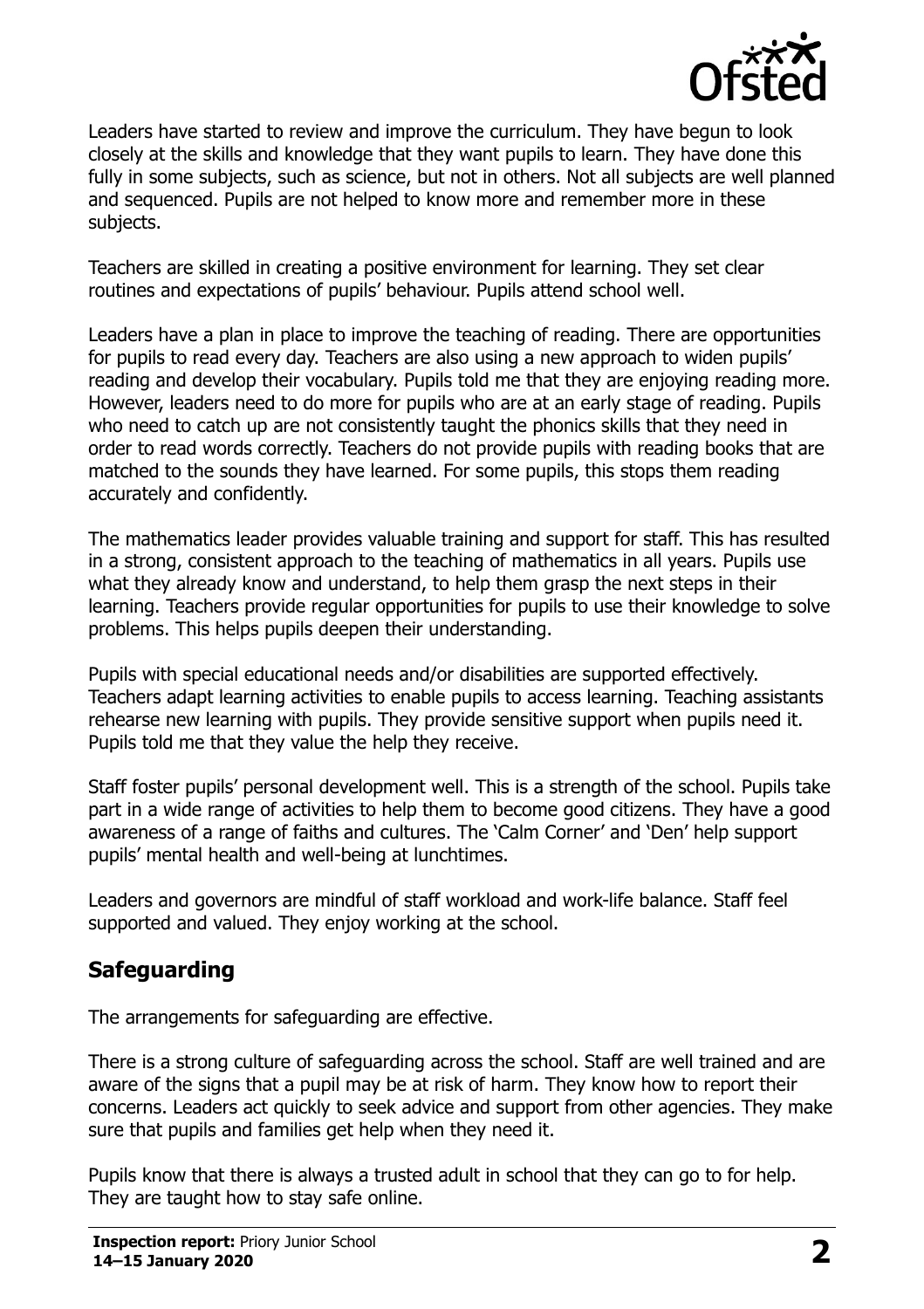

# **What does the school need to do to improve?**

# **(Information for the school and appropriate authority)**

- The school's curriculum is not yet coherently planned and sequenced in some subjects. As a result, pupils do not gain a depth of knowledge and understanding across the curriculum. Leaders need to ensure that the subject curriculum plans are ambitious and include the steps in learning they want pupils to acquire and remember over time.
- Leaders are not implementing a structured approach to the teaching of phonics for pupils who are at an earlier stage of reading. As a result, pupils do not catch up quickly or develop confidence and accuracy in their reading. Leaders need to ensure that staff receive the training they need to teach phonics well and ensure that reading books are closely matched to pupils' level of phonics understanding.

### **Background**

When we have judged a school to be good, we will then normally go into the school about once every four years to confirm that the school remains good. This is called a section 8 inspection of a good school or non-exempt outstanding school. We do not give graded judgements on a section 8 inspection. However, if we find some evidence that the school could now be better than good or that standards may be declining, then the next inspection will be a section 5 inspection. Usually this is within one to two years of the date of the section 8 inspection. If we have serious concerns about safeguarding, behaviour or the quality of education, we will convert the section 8 inspection to a section 5 inspection immediately.

This is the first section 8 inspection since we judged Priory Junior School to be good on 16–17 March 2016.

#### **How can I feedback my views?**

You can use [Ofsted Parent View](https://parentview.ofsted.gov.uk/) to give Ofsted your opinion on your child's school, or to find out what other parents and carers think. We use Ofsted Parent View information when deciding which schools to inspect, when to inspect them and as part of their inspection.

The Department for Education has further quidance on how to complain about a school.

If you are the school and you are not happy with the inspection or the report, you can [complain to Ofsted.](https://www.gov.uk/complain-ofsted-report)

### **Further information**

You can search for [published performance information](http://www.compare-school-performance.service.gov.uk/) about the school.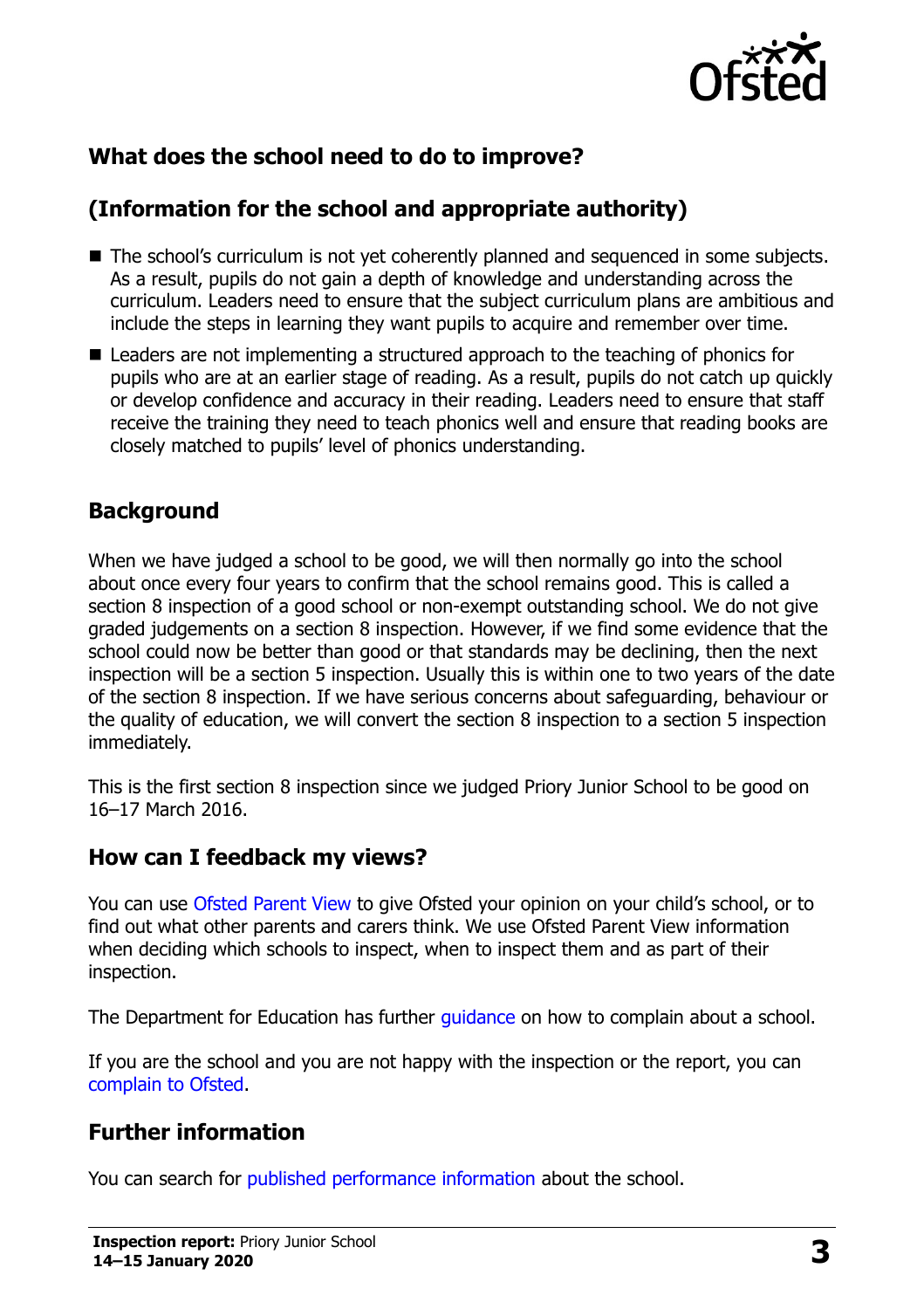

In the report, '[disadvantaged pupils](http://www.gov.uk/guidance/pupil-premium-information-for-schools-and-alternative-provision-settings)' refers to those pupils who attract government pupil premium funding: pupils claiming free school meals at any point in the last six years and pupils in care or who left care through adoption or another formal route.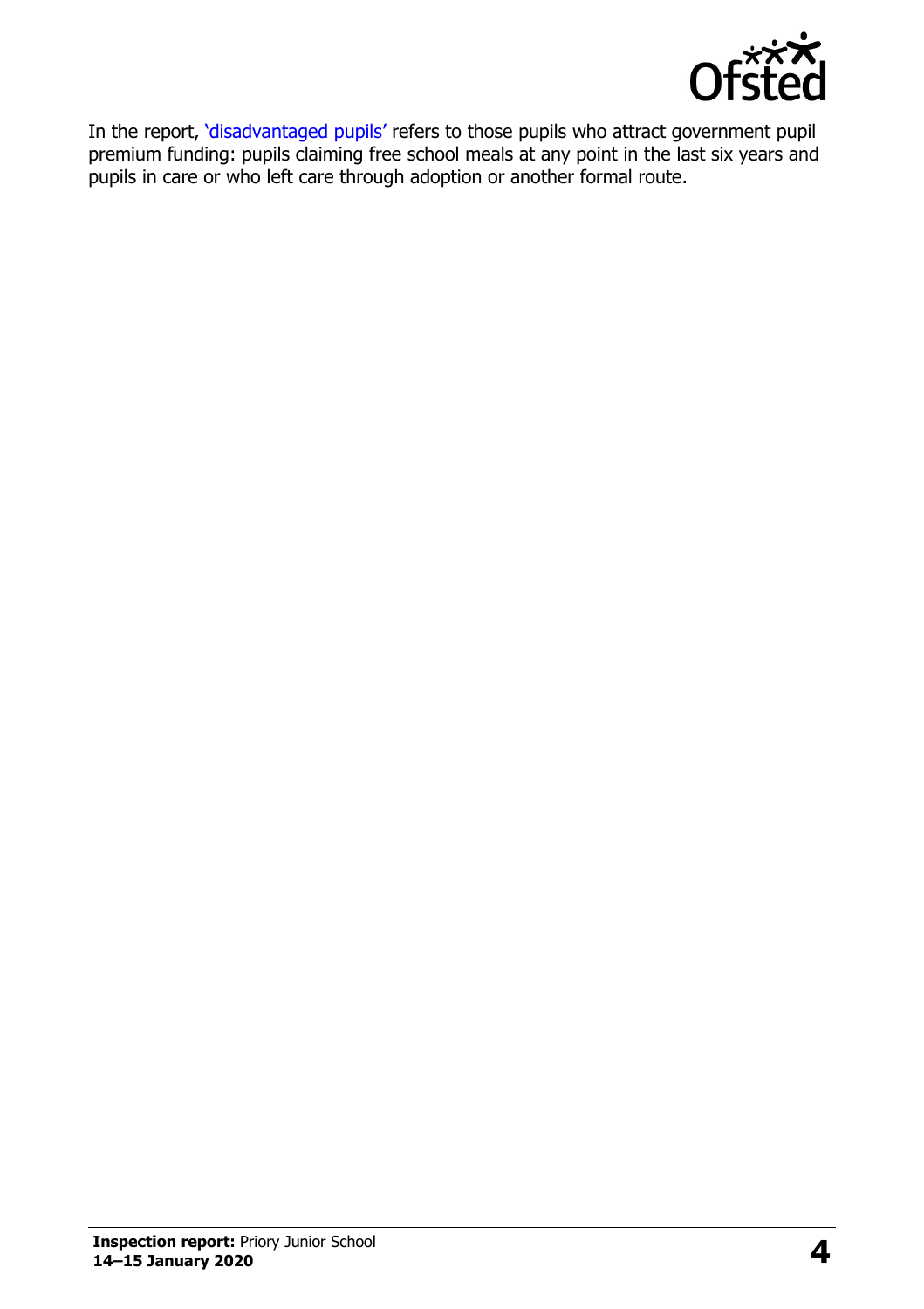

## **School details**

| Unique reference number             | 122531                         |
|-------------------------------------|--------------------------------|
| <b>Local authority</b>              | Nottinghamshire County Council |
| <b>Inspection number</b>            | 10121248                       |
| <b>Type of school</b>               | <b>Junior</b>                  |
| <b>School category</b>              | Community school               |
| Age range of pupils                 | 7 to 11                        |
| <b>Gender of pupils</b>             | Mixed                          |
| Number of pupils on the school roll | 238                            |
| <b>Appropriate authority</b>        | The governing body             |
| <b>Chair of governing body</b>      | <b>Sharon Tunnicliffe</b>      |
| <b>Headteacher</b>                  | Alison Brown                   |
| Website                             | www.priory-jun.notts.sch.uk    |
| Date of previous inspection         | 16-17 March 2016               |

# **Information about this school**

■ The new headteacher took up her post in January 2019. The school works in partnership with three other schools in the local area, forming the Gedling family of schools.

# **Information about this inspection**

- This inspection was carried out under section 8 of the Education Act 2005.
- I met with the headteacher, the deputy headteacher, a senior leader, the special educational needs coordinator, subject leaders and other staff.
- I met with the chair and vice-chair of the governing body and with two other governors.
- Reading, mathematics and science were evaluated in depth. I spoke with subject leaders, pupils and teachers, looked at pupils' work and visited lessons. I also listened to pupils read with a member of staff.
- I observed pupils' behaviour in lessons and around school.
- $\blacksquare$  I held a telephone discussion with a local authority adviser.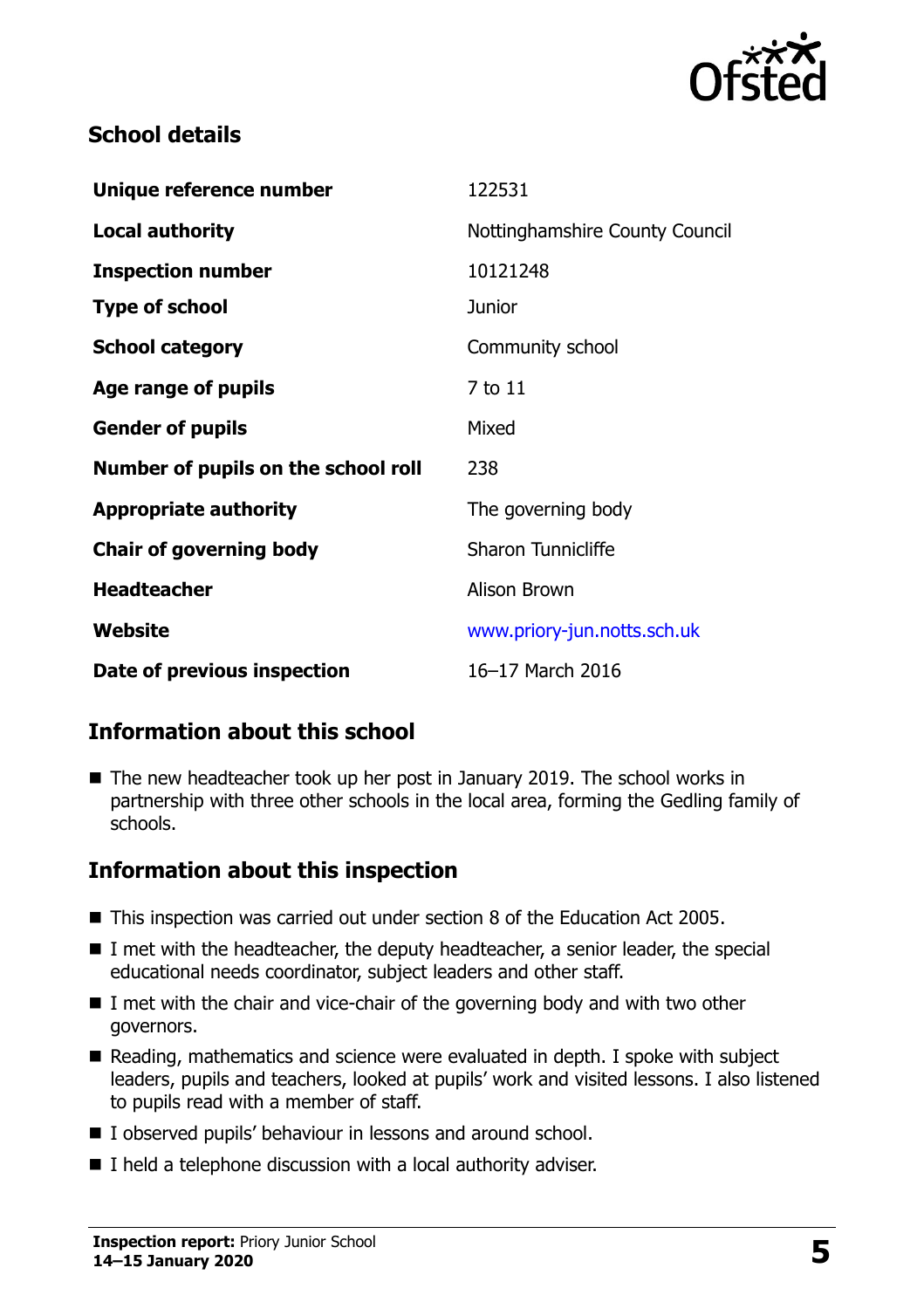

- I spoke with parents informally at the end of the day. I took account of the 60 responses to Parent View, Ofsted's online questionnaire, and the seven responses to the survey for staff. There were no responses to the pupils' survey.
- I reviewed a wide range of documents relating to safeguarding. I met with the designated safeguarding leader.

#### **Inspection team**

Heather Hawkes, lead inspector Ofsted Inspector